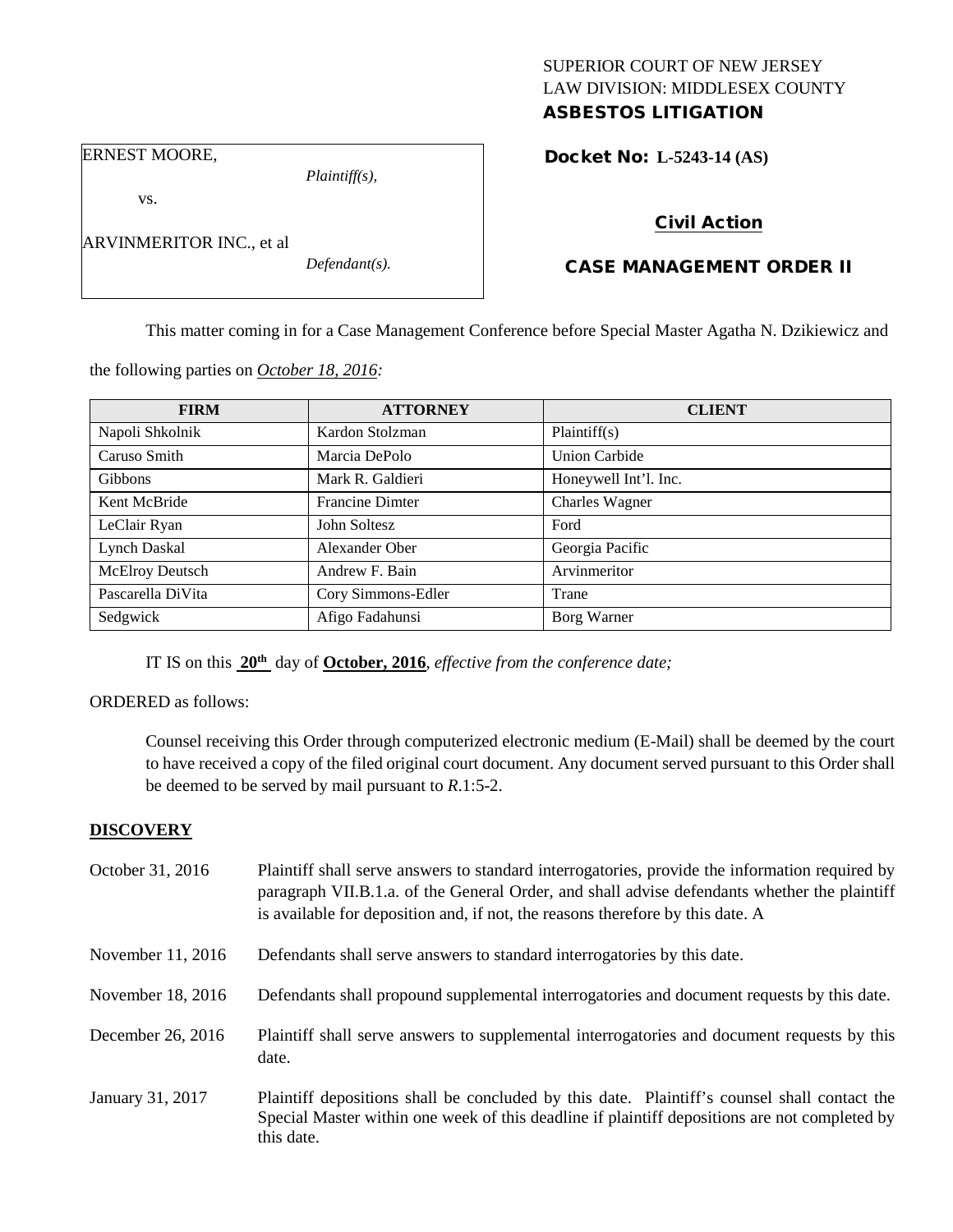- March 3, 2017 Fact discovery, including depositions, shall be completed by this date. Plaintiff's counsel shall contact the Special Master within one week of this deadline if all fact discovery is not completed.
- March 3, 2017 Depositions of corporate representatives shall be completed by this date.

### **EARLY SETTLEMENT**

March 17, 2017 Settlement demands shall be served on all counsel and the Special Master by this date.

#### **SUMMARY JUDGMENT MOTION PRACTICE**

| March 17, 2017 | Plaintiff's counsel shall advise, in writing, of intent not to oppose motions by this date. |
|----------------|---------------------------------------------------------------------------------------------|
| March 31. 2017 | Summary judgment motions shall be filed no later than this date.                            |
| April 28, 2017 | Last return date for summary judgment motions.                                              |

#### **MEDICAL DEFENSE**

- October 31, 2016 Plaintiff shall serve executed medical authorizations (along with answers to interrogatories) by this date.
- October 31, 2016 Plaintiff shall serve a diagnostic medical report and any medical records in plaintiff's possession by this date.
- February 28, 2017 Plaintiff shall serve medical expert reports by this date.
- February 28, 2017 Upon request by defense counsel, plaintiff is to arrange for the transfer of pathology specimens and x-rays, if any, by this date.
- May 31, 2017 Defendants shall identify its medical experts and serve medical reports, if any, by this date. **In addition, defendants shall notify plaintiff's counsel (as well as all counsel of record) of a joinder in an expert medical defense by this date.**

# **LIABILITY EXPERT REPORTS**

- May 31, 2017 Plaintiff shall identify its liability experts and serve liability expert reports or a certified expert statement by this date or waive any opportunity to rely on liability expert testimony.
- July 7, 2017 Defendants shall identify its liability experts and serve liability expert reports, if any, by this date or waive any opportunity to rely on liability expert testimony.

#### **ECONOMIST EXPERT REPORTS**

- May 31, 2017 Plaintiff shall identify its expert economists and serve expert economist report(s), if any, by this date or waive any opportunity to rely on economic expert testimony.
- July 7, 2017 Defendants shall identify its expert economists and serve expert economist report(s), if any, by this date or waive any opportunity to rely on economic expert testimony.

\_\_\_\_\_\_\_\_\_\_\_\_\_\_\_\_\_\_\_\_\_\_\_\_\_\_\_\_\_\_\_\_\_\_\_\_\_\_\_\_\_\_\_\_\_\_\_\_\_\_\_\_\_\_\_\_\_\_\_\_\_\_\_\_\_\_\_\_\_\_\_\_\_\_\_\_\_\_\_\_\_\_\_\_\_\_\_\_\_\_\_\_\_\_\_\_\_\_\_\_\_\_\_\_\_\_\_\_\_\_